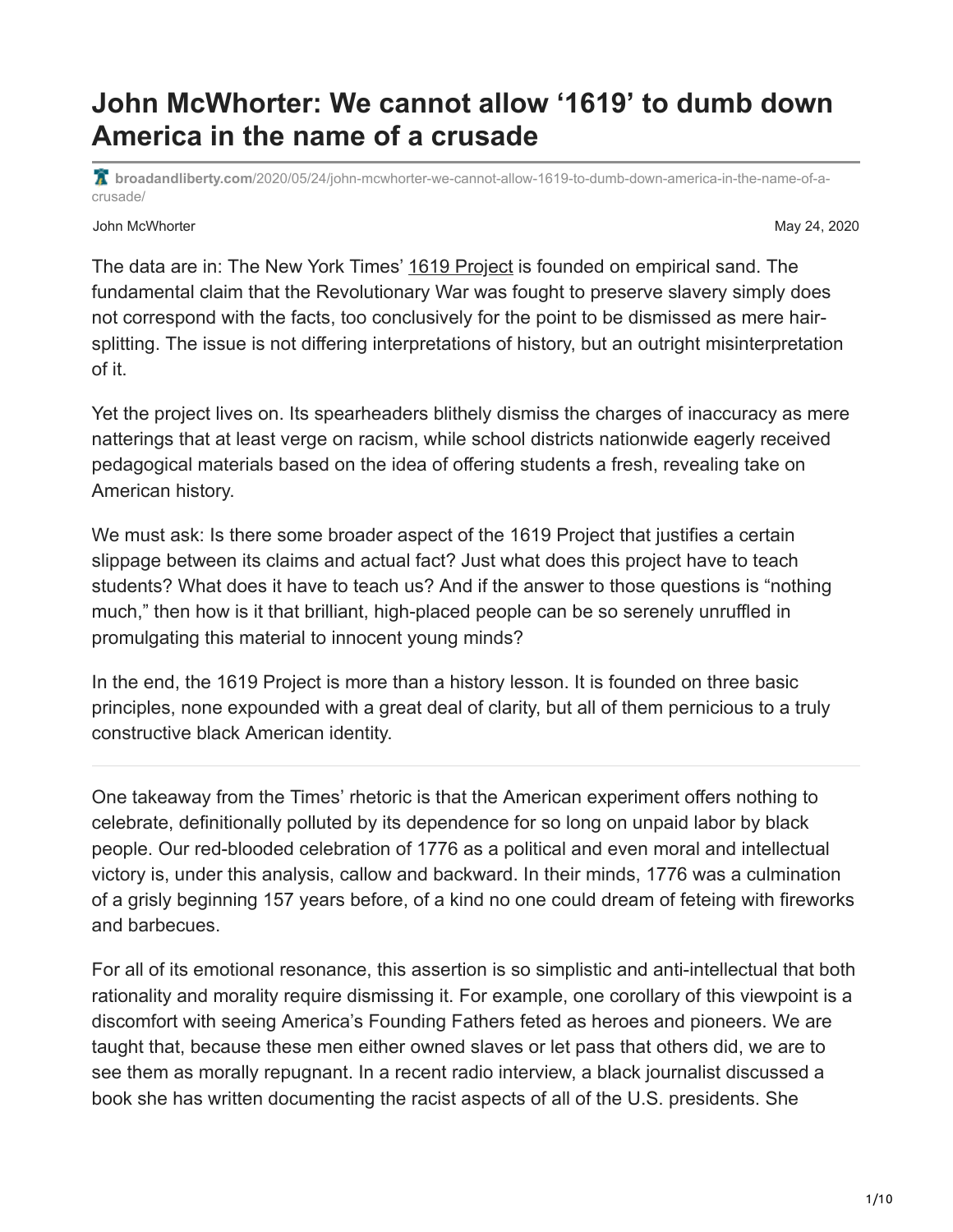argued that we must be "honest" about these figures instead of settling for a sanitized vision of what these men did and tolerated. The host, a black woman, very civilly asked her for what purpose we should keep these things about these men in mind.

The historian only repeated her point about "honesty" a few times; she seemed a tad thrown by the angle of the question. One sensed that she was refraining from saying directly that we are not to think of George Washington, John Adams, Thomas Jefferson, Abraham Lincoln or even Franklin D. Roosevelt as heroes, that musicals such as "[1776,](https://www.imdb.com/title/tt0068156/)" films such as "[Lincoln,](https://www.imdb.com/title/tt0443272/)" and the endless stream of august biographies celebrating such men, are inappropriate. The protean musical "[Hamilton"](https://hamiltonmusical.com/new-york/) actually has been critiqued in this vein for not holding front and center that slaves were keeping the New York he knew afloat, and that Alexander Hamilton was not sufficiently committed to arguing against slavery.

This way of thinking calls for pretty much any white figure before now to wear scarlet letters on their heads. The letter today presumably would be R for "racist." Everyone knew [Nathaniel Hawthorne's Hester Prynne](https://www.gutenberg.org/files/25344/25344-h/25344-h.htm) was a kind person in many ways, but Hawthorne portrayed a society whose morality decreed that her adultery be treated as a defining trait relegating all else about her to triviality. Almost all of us, including many very religious people, today look upon this as benighted; the book is used in schools as an object lesson in how censorious obsessions of the moment can lead to unthinking cruelty. However, the 1619 Project puts forth that this kind of moral absolutism is correct in the case of American slavery.

That slavery was almost universally condoned at the time, an ordinary feature of life that one grew up immersed in unquestioned, and at a time when much less was known about science or the wider world, is considered irrelevant. We are to think of the sin of slavery as overriding all considerations of context, of what it is to be a human being, of, in a word, complexity.

Here, then, is the problem: The 1619 kind of perspective, for all of its elaborate terminology and moral passion vented in serious media organs and entertained by people with PhDs, demands that we abjure complexity. It is a call for dumbing ourselves down in the name of a moral crusade.

America has always been an experiment, ever imperfect, always in rehearsal. That its beginnings 400 years ago were founded in casual bondage of other humans is appalling from our viewpoint, but should surprise no one given what was ordinary in all human societies worldwide at the time. That in this nation, slavery gradually was abolished, via a movement in which white people vigorously and crucially participated, was a kind of miracle in itself. It demonstrated that the rehearsal was a progressive one, moving ever towards justice even if never achieving its quintessence.

The 1619 adherent rolls their eyes to hear that, as if some larger and obvious point is being missed. However, they have failed to communicate any such point that stands up to basic scrutiny and, meanwhile, it is they who miss a larger point: what social history actually is. Frankly, the 1619 vision, in pretending that the roiling, complex history of the United States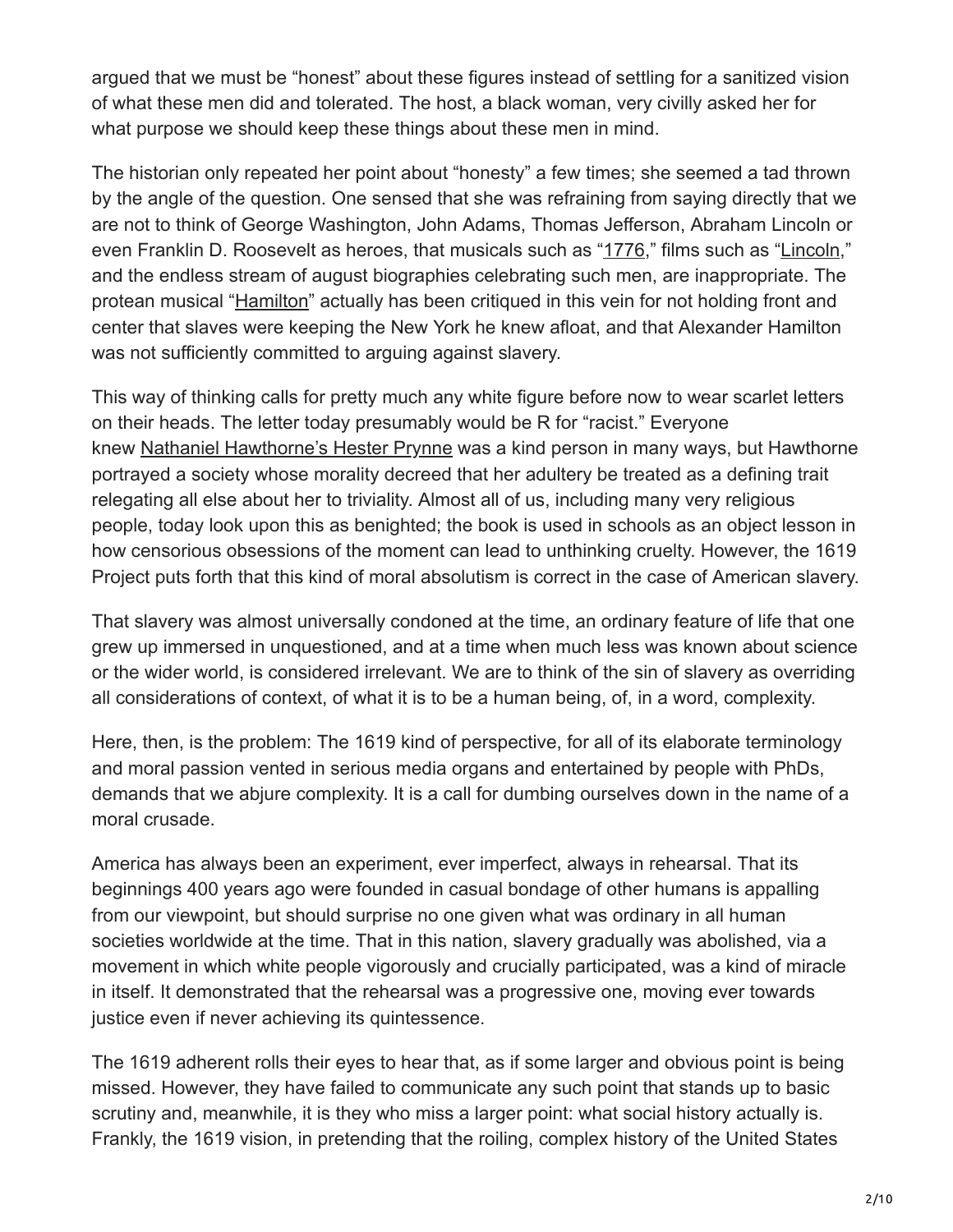can be reduced to the fate of one group of people within it, abused, oppressed, and dismissed though they were for so very long, is lazy. Constitutional history matters only in that slaves were counted as three-fifths of a person. Feminism matters only in that white feminists were racists by our standards. Economic history matters only in relation to the yield from plantations. Geopolitics matters only in terms of whether the British would have abolished slavery in America. Technology matters only in terms of the cotton gin.

The entire business absolves one of the responsibility to engage the vast spectrum of human affairs that history constitutes, with the methods of inquiry and engagement long established as its modus operandi. To engage history openly and thoroughly becomes almost disloyal, inauthentic. History itself does not interest these people as much as something more local, personal, even.

Thought experiment: Imagine the 1619 crowd's response to a version of American history stressing the fate of white women, asserting that the patriarchy always has and continues to deny women's humanity and that this is the guiding force of American history, having made the rise of the republic possible. Immediately, our 1619-ers would grasp that as grievous as the history of women in America (and worldwide) is, a vision of this kind is reductive, appealing largely to a small group most would see as highly ideological.

Yet the 1619 idea is similar. Slavery was hideous in endless ways, but it was still, in the grand scheme of things — and there was one — just one of a great many things going on. And if all of those things can be cleverly traced to the black people toiling in fields, sheds and pantries, then so can they be traced to the women often doing similar things and undergoing different kinds of abuse, including what women historians today convincingly limn as denials of their humanity.

And never mind how often people of the 1619 mindset get even their history wrong. Their guiding idea is that to closely engage all of this "white" history, and certainly to see anything in it to praise, is as if one were doing all of this while a slave was being whipped just beyond the corner of one's eye.

Abraham Lincoln's [Emancipation Proclamation](https://www.archives.gov/exhibits/featured-documents/emancipation-proclamation) doesn't matter because he also for a while thought slaves, once freed, should be transported back to Africa. Lyndon Johnson's Great [Society must be remembered as the product of a man who had gleefully referred to "nigge](https://www.history.com/topics/1960s/great-society)rs" in private and made nice with open segregationists. Black women who love Hillary Clinton must ever recall that she once referred to certain black gang members as "[superpredators.](https://www.youtube.com/watch?v=j0uCrA7ePno)"

We are to keep ever at the forefront of our minds that all of these blights and torts are the spawn of something conclusively revolting that eliminates any reason to seriously consider anything else about these people in evaluating them as human figures or, by extension, America as an accomplishment. America's very foundation, the heart of what America has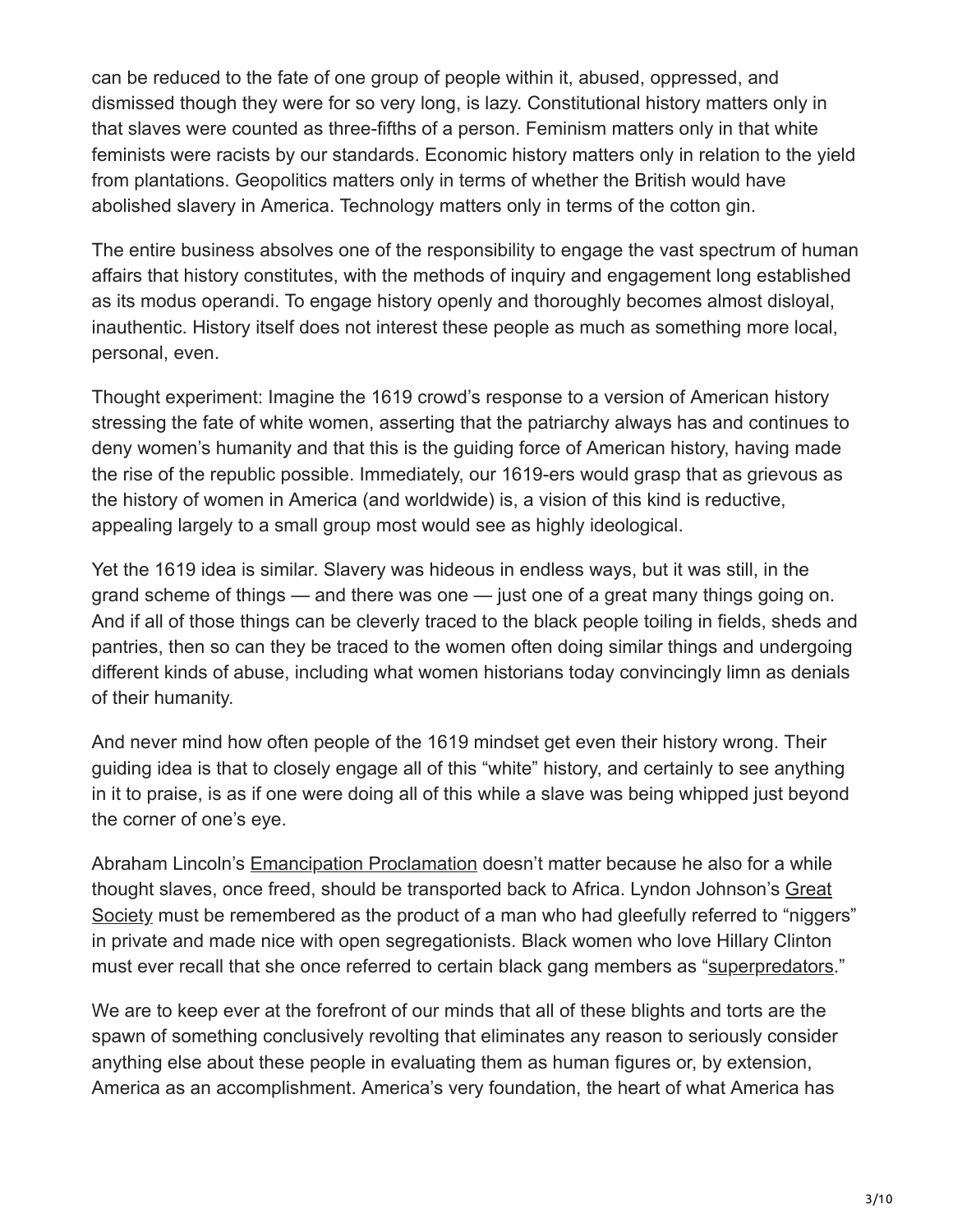ever been, is a denial of black people's humanity. As such, we must conceive of all of these white big names with big Rs on their foreheads — and of course, all modern whites must wear big Ps for "privilege" on theirs.

A smart 10-year-old could see through the willful cluelessness on which this supposedly enlightened conception of social history is based. Who seriously condemns persons of the past for being unable to see beyond the confines of their time, when the ability to do this is precisely what we otherwise consider one of the quintessences of greatness? Or to anticipate a likely objection, who thinks the ability to see beyond the confines of one's time is the very definition of greatness, such that we must disqualify the Founding Fathers because whatever else they did that might seem to court greatness, they could not see beyond their time enough to grasp the full humanity of black people and therefore fell conclusively short?

The illogic here is plain to anyone. Only a certain etiquette today makes enough non-blacks refrain from acknowledging that the types who promulgate tropes such as the 1619 Project are able to do so with so little self-questioning and such impatience with critique. This is a way of looking at the past familiar from Marxist ideology, training adherents Zen-style to carefully stanch reasonable disbelief in favor of slogans, to tamp down a desire to explore, discover and reason with a commitment to broad-stroked evangelism. If the 1619 Project has a defensible justification, this perspective on history is not one of them.

Or, suppose it is? One might understand that 1619-style history is propaganda masquerading as thought, while supposing that to wink and let it pass is worthwhile in view of a larger agenda. Take the evangelism I referred to above — is the 1619 perspective geared towards achieving a result beyond the historiographical, that will uplift black America in such a way that we might hearken to John Ford's call to "print the legend" when it serves a worthy purpose?

One purpose the 1619 idea could serve is to reanimate the idea that black Americans are [owed reparations for the salary denied their slave ancestors. Nikole Hannah-Jones has](https://www.cavalierdaily.com/article/2020/02/nikole-hannah-jones-creator-of-the-1619-project-speaks-at-the-rotunda-the-haven) stated that this is the ultimate goal of the proposal she has been central in spearheading, for example.

However, we must ask why Hannah-Jones has only stated this in an almost parenthetical fashion. If the point is intended to get black people reparational payments, then we would expect that this would have been headlined front and center, rather than the idea being largely presented as a mere history lesson.

America has always been an experiment, ever imperfect, always in rehearsal. That its beginnings 400 years ago were founded in casual bondage of other humans is appalling from our viewpoint, but should surprise no one given what was ordinary in all human societies worldwide at the time.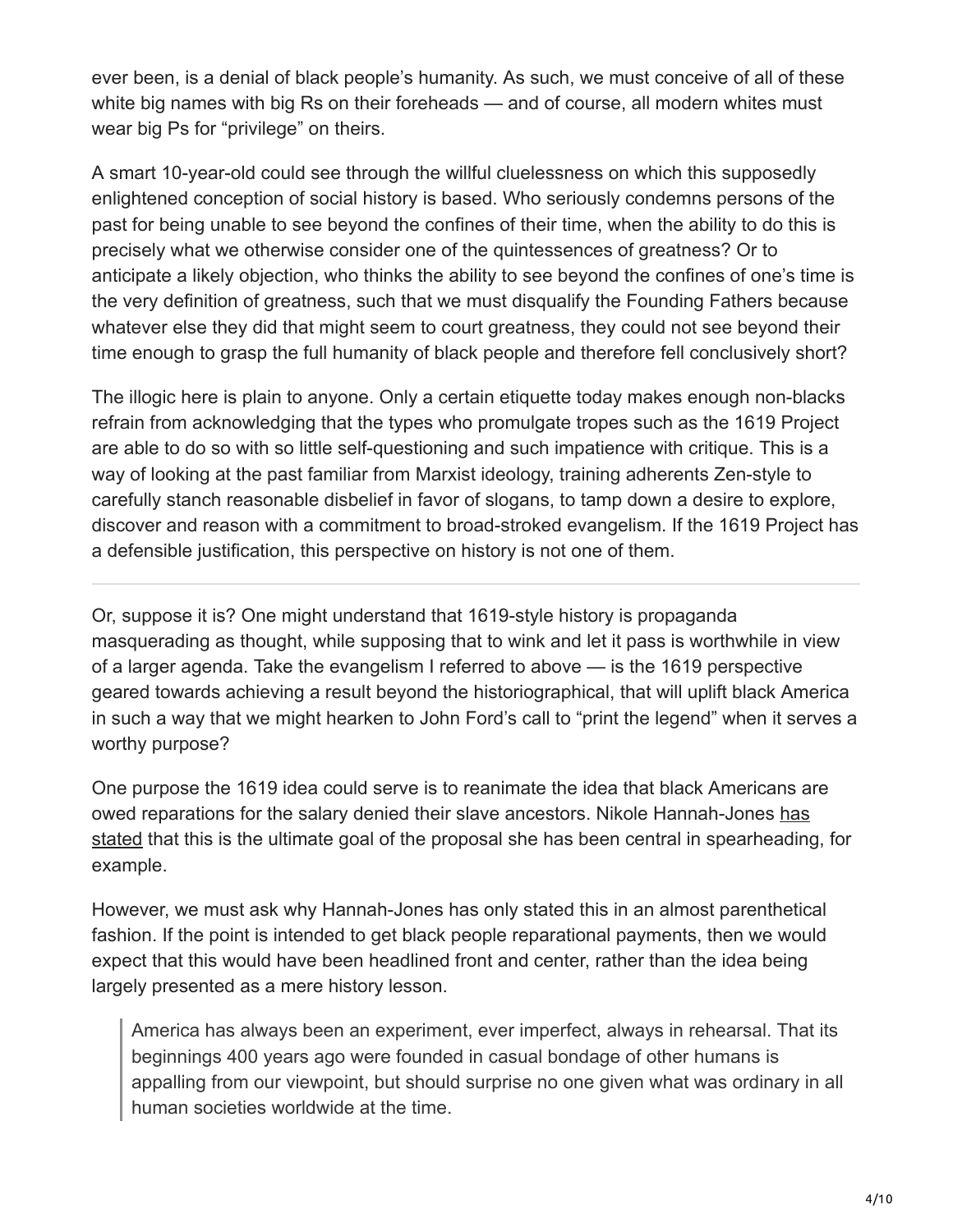A charitable explanation for why the reparations aim has been backgrounded so by 1619 proponents is a sense among them that the reparations argument is so poorly received in so many quarters — including many black ones — that it is most effectively presented in a backdoor manner. After all, the initial national discussion of the idea in the 1970s went nowhere, and its revival in the late 1990s also was longer on heat than result, leaving Congressman John Conyers, Jr. quietly entering his reparations bill year after year in what became a kind of quiet gesture of protest rather than a plan of action. When Ta-Nehisi Coates' noteworthy [article reignited the idea, after all of the attention paid, it would be hard to say that the idea](https://www.theatlantic.com/magazine/archive/2014/06/the-case-for-reparations/361631/) has gotten any further, beyond the stirring but empty symbolism of the 2020 Democratic presidential candidates paying lip service to it in line with current "woke" expectations.

Possibly, then, reparations is best put over via stealth, in the way that an evangelist might try to bring someone into their fold by first asking their interlocutor whether they sense a lack of direction in their lives, whether they believe in something larger, etc. Here, we learn that the American experiment actually begins with black people brought to these shores in bondage (actually, they apparently were indentured servants, not slaves). So generations of black people after this worked without pay under brutal conditions, and then after Emancipation their descendants were treated little better, in many quarters until as late as the 1960s. It might seem to naturally follow that modern black people are owed some money.

Note, however, that the last sentence above feels a touch hasty to most readers beyond those already converted to the reparations idea. The entire argument always has been a fragile one in countless dimensions, with this having as much to do with the resistance to it as racism and indifference. For one, the very notion that today's problems in black America trace to what happened in 1619 is more a Rube Goldberg-style mental stunt than actual social history, vastly oversimplifying a much more complex, and in many ways more heartening, story; [Coleman Hughes has outlined this](https://quillette.com/2019/06/20/my-testimony-to-congress-on-reparations/)[\[1\]](https://1776unites.com/featured-essays/we-cannot-allow-1619-to-dumb-down-america-in-the-name-of-a-crusade/#_msocom_1) [\[BF2\]](https://1776unites.com/featured-essays/we-cannot-allow-1619-to-dumb-down-america-in-the-name-of-a-crusade/#_msocom_2) quite usefully.

Then, Yale University law professor Boris Bittker's [book on reparations,](https://www.amazon.com/Case-Black-Reparations-Boris-Bittker/dp/0807009814) now 48 years old, politely but comprehensively filetted the whole idea so conclusively that it continues to stand as the last word on the matter. Those under the impression that Coates' article in The Atlantic has superseded it would feel otherwise if they read Bittker's book — unless they operate under the indefensible conceit that a book on reparations is logically and morally [valid only if written by someone black. Both Coates' article and Randall Robinson's "The](https://www.amazon.com/Debt-What-America-Owes-Blacks/dp/0452282101) Debt" of 2000, as eagerly and widely discussed just 20 years ago as Coates' article has been, are largely eloquent cris de coeur in the place of pragmatic analysis. Coates brings in some information about redlining; Robinson was more concerned with Africa. Both, however, largely punt on specifics.

In general, then, if the 1619 idea is an indirect way of calling for reparations for slavery, there are two problems. One is that this call has failed to bear real fruit for longer than most black people now have been alive. It renders the 1619 proposal old wine in what is now a battered and half-empty bottle. Second is that the proponents of the 1619 idea apparently lack the confidence in their reparational aims to even present them directly — or at best, are under an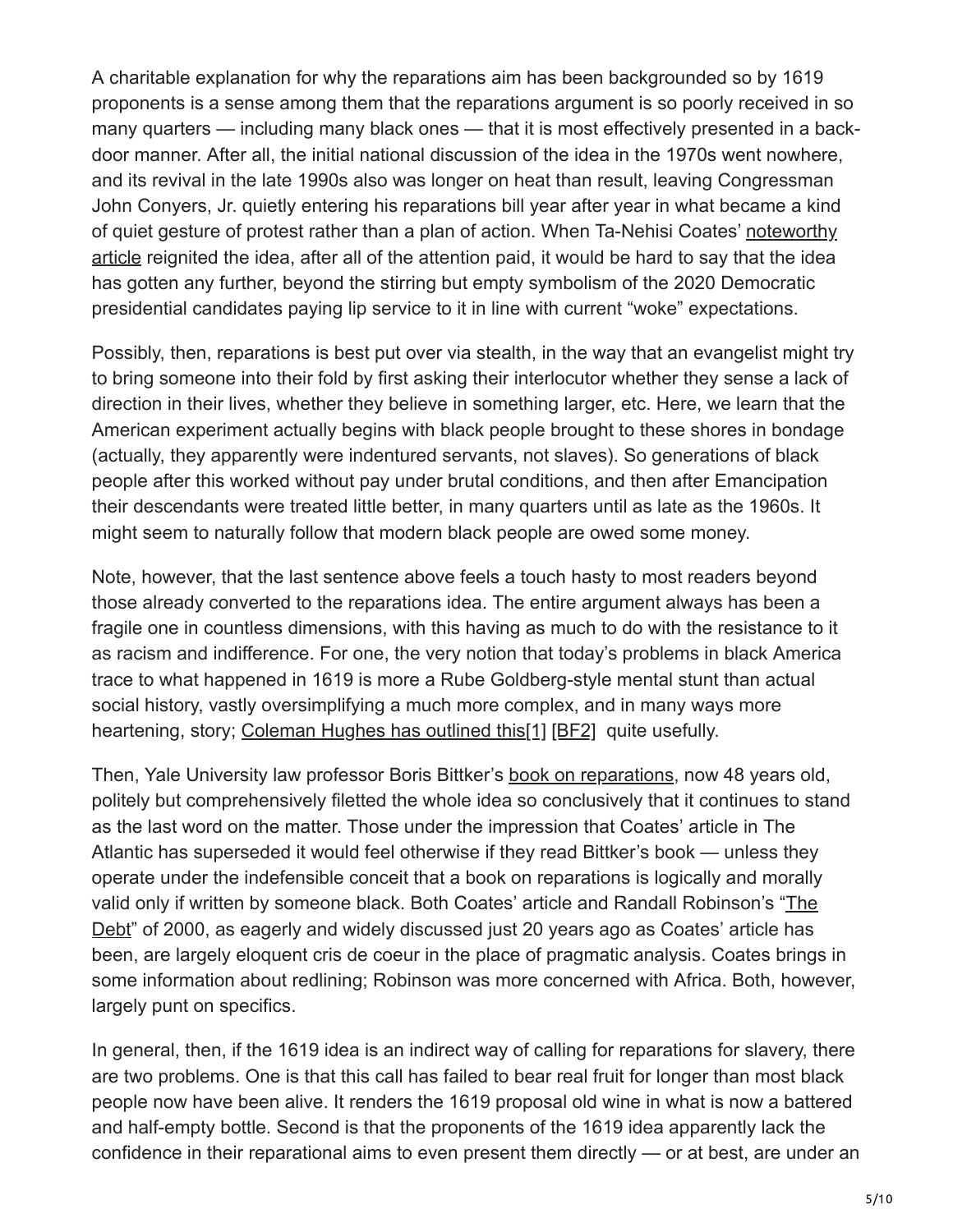impression that hints, implications, and parentheticals can be an effective way of swaying a vast and diverse populace regarding a radical, controversial proposal. This is not only old wine in an old bottle, but to borrow another alcohol-related metaphor that Sen. Amy Klobuchar (D-Minn.) used in reference to something else during the Democratic debates of summer 2019, this is "[all foam and no beer](https://www.youtube.com/watch?v=COJY5tROdq0)."

The 1619 analysis is also designed to serve as an explanation for disparities between black and white achievement. The lesson, sometimes openly stated, is that all such deficits trace to the disadvantage that black people were saddled with by being brought to America in chains.

This grows from a basic tenet among perhaps most black academics in the humanities and social sciences, as well as other black people of the "woke" mindset. That tenet is that America must understand that there is "nothing wrong with" black people. These people fairly ache to see Americans master the mental trick, the moral generosity, to look upon blackwhite disparities and understand that the reason for these is black people's lack of "agency," as sociologists put it. We must understand that tomatoes are fruits, that gravity means that people in the Southern Hemisphere do not fall off the earth, that mountains wear down to create sand — and that black problems are "not our fault."

And to be sure, in terms of how these disparities began, they are not "our fault." If black people had come to America on their own steam, and somehow not been processed by whites here as animals, we can be quite sure there would not be the disproportion of black people in urban inner-city neighborhoods, the subpar scholastic achievement (if anyone doubts that, consult studies that documented sky-high IQs among plenty of black students in Chicago in the 1930s), and so much else. The pathway from 1619 to 2020 is vastly more tortuous than we are being taught to believe — i.e., today we would not find that kind of IQ performance among those very students' great-grandchildren, for reasons that trace to ["racism" only in ways the 1619 crowd would find inconvenient; consult Stuart Buck's "Acting](https://www.amazon.com/Acting-White-Ironic-Legacy-Desegregation/dp/030017120X) White: The Ironic Legacy of Desegregation." However, in the grand scheme of things, it is indeed not "our fault."

Too seldom asked, however, is why it is so important what white people think of us. To precisely what end must white people master a complex, nuanced social history lesson when it comes to black people? What are the chances that this ever will, or even could, happen, given that very few people are historians or professors? Of course, we must battle the kind of acrid contempt that leads to violence and murder. However, when it comes to matters of whites' quieter dismissive attitudes and misimpressions, the black intelligentsia's Ahab-like commitment to transforming their mentality has always perplexed me. Under what conception of human strength do we teach a group of people to obsess over how they are seen in the eyes of others?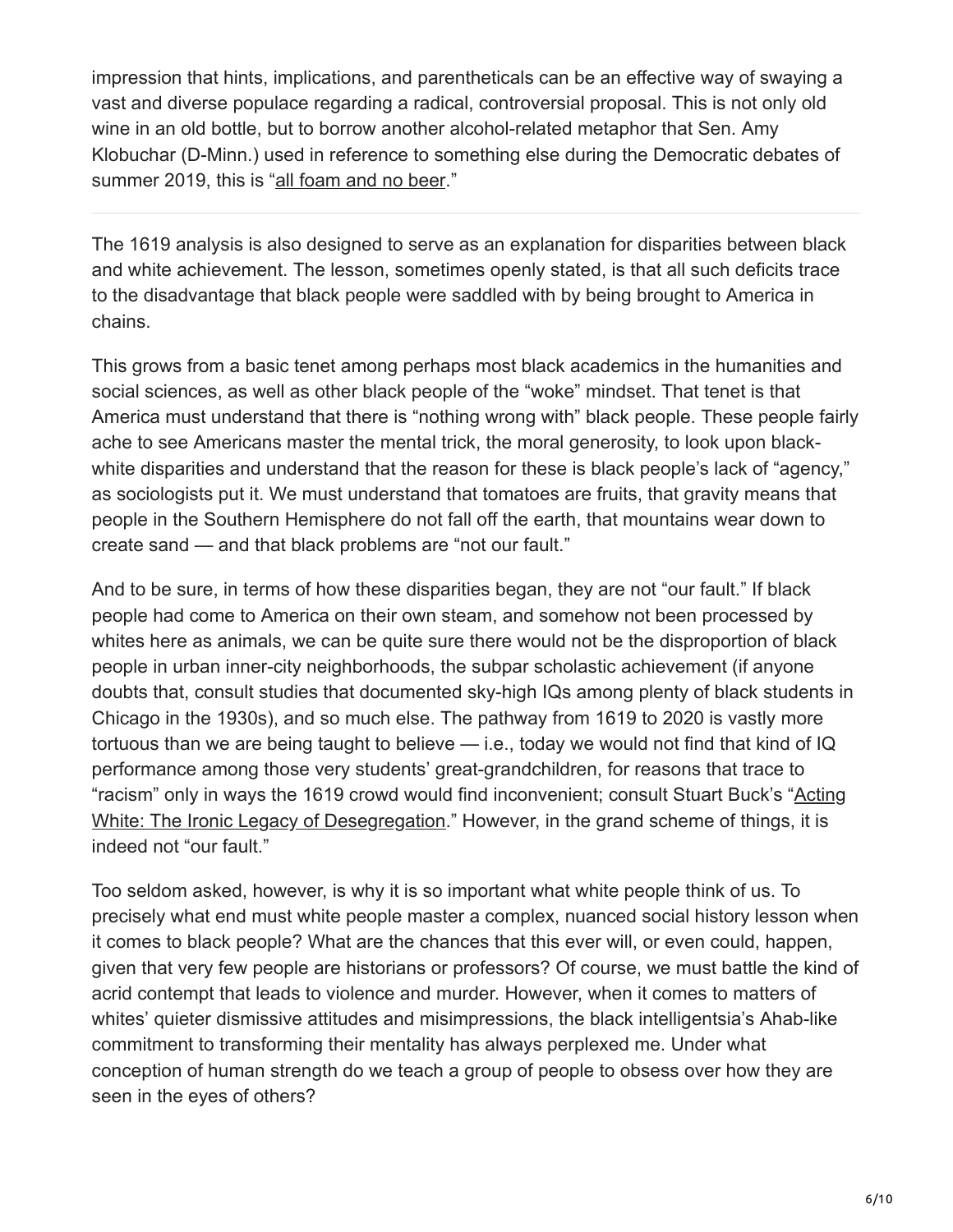More specifically, how is this Black Power? The idea seems to be that for black people and only us — it is a kind of human strength to obsess with Talmudic intensity over whether white people like us, value us, truly see us equals, and in just which ways. For black people, the cry of powerlessness is somehow a form of strength, and even racial authenticity. However, actual defenses of that idea seem not to exist. The detractor objects that no one has said that whites' attitudes were so important — but the fact that the 1619 Project is founded upon exactly such a concern neatly deep-sixes this objection. And the fact remains that this obsession with white people understanding that it "isn't our fault" goes against the basics of what we consider healthy tutelage to any human being. "Who cares what he thinks about you?" we tell our child. The psychologist treats minimization of obstacles, an almost willful denial, as a healthy kind of coping strategy for busy humans grappling with the challenges of life.

But our wise ones tell us that when it comes to black people, things are different. Authentic blackness means refraining from any natural inclination to minimization. Our entire selfconception as a race is supposed to be founded on the fact that whites see us as inferior, upon a wariness of how whites feel about us, and even a sense of fellowship as people communally "oppressed" by the fact that whites don't quite see us with the dignity and precision we would prefer.

My intent here is not to encourage the reader to simply dismiss people such as the 1619 advocates as "crazy." We must attempt to get at the heart of what these intelligent, morally concerned people suppose. Here, it is reasonable to surmise that they think this focus on whether it's "our fault" has some kind of benefit that makes it worth it to battle minimization, that makes it somehow advanced, progressive, to obsess with obstacles, rather than seek to get around them.

For example, one might suppose that if more people understood that "it isn't our fault," then societal changes that would elevate black America would happen faster. That vision is easy to accommodate from a distant, vague perspective. However, we must ask: What is the evidence that this is true? In what other human society did the ruling class's understanding that "it isn't their fault" condition a change in an oppressed group's fortunes? Note that the only real example is this very society, where exactly this happened with black people during the civil rights revolution of the 1950s and 1960s. It seems that today's warriors suppose that further, deeper understanding of this kind could fashion even more change.

However, the simple question is: Who are the people who, if they underwent a grand realization that "It isn't their fault" beyond the basic "root causes" wisdom, now entrenched among the educated for 50 years, would fashion impactful changes in legislation on health, drugs, education, or housing? Which officials, in which positions? What exactly are we thinking they would do? "I finally understood that the problems in black communities trace back to injustices that began in the 17th century, and that is what finally made me With what would the 1619 people fill in that blank?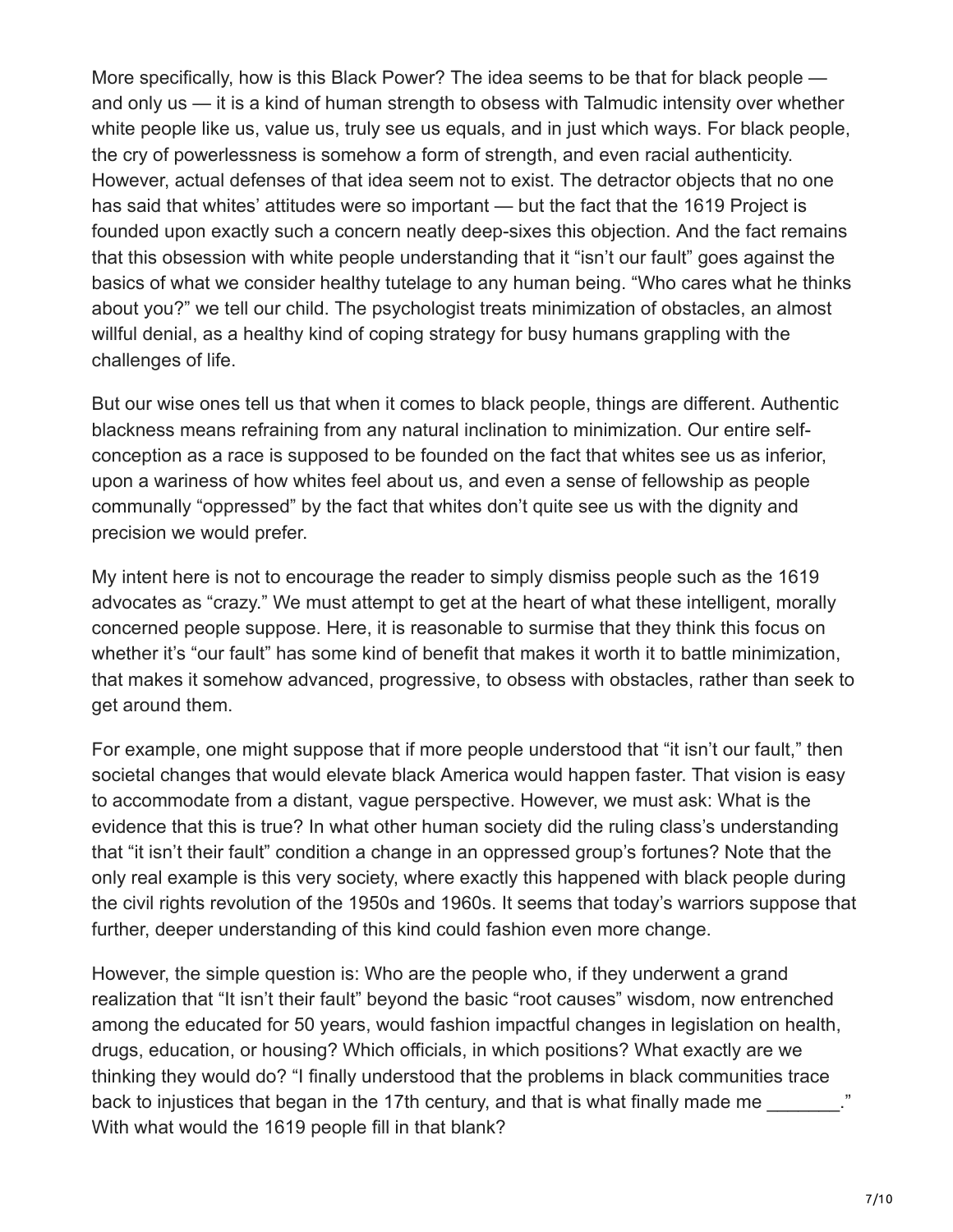A common riposte here will be that what makes the "It's not their fault" argument especially important is that the black experience is defined by experiencing racism not just as a passing attitude but in the form of violence at the hands of the police. We will leave aside that the universality of this experience among black people is vastly exaggerated — as Ellis Cose, likely in favor of the 1619 position, has state[d\[3\]](https://1776unites.com/featured-essays/we-cannot-allow-1619-to-dumb-down-america-in-the-name-of-a-crusade/#_msocom_3) [\[JM4\]](https://1776unites.com/featured-essays/we-cannot-allow-1619-to-dumb-down-america-in-the-name-of-a-crusade/#_msocom_4) , "Most middle-class blacks know that they are not very likely to find themselves on the wrong side of a policeman's baton."

However, in general, after the room is done clapping and amen-ing and snapping their fingers, to bring the cops into this is more something someone would think of as a defense than an actual argument. Via what strategy are we hoping to teach the typical cop the lesson "It isn't their fault," and most importantly, how would that relate to whether or not they hurt or killed a black person in the heat of the moment? The 1619 advocate is caught in a bind here, dedicated to pointing out how ineradicably racism is imprinted in the white soul while also preparing to claim that some articles in the New York Times Magazine are going to transform that white soul's psyche.

If the point is intended to get black people reparational payments, then we would expect that this would have been headlined front and center, rather than the idea being largely presented as a mere history lesson.

Countless human groups have succeeded amidst dismissive attitudes, and in societies in which no one cared the slightest about the intricacies of how social history held them back. The modern black intelligentsia's claim is that for some reason, in the late 20th century in the United States there emerged a situation in which one particular oppressed class, the descendants of African slaves, could only fitfully succeed unless the ruling class underwent a profound transformation not just in how it ran things, but in how it thought, down all the way to its basal, precortical impulses.

Gone are the days when a true civil rights leader such as Bayard Rustin could, in his renowned [Commentary article](https://www.blackpast.org/african-american-history/1965-bayard-rustin-protest-politics-future-civil-rights-movement-0/) in 1965, carefully outline just how black people could succeed despite the challenges of automation and what the ruling culture would need to provide, in the concrete rather than psychological sense, to allow this to be so. Nowhere are we taught why today's psychological focus is a preferable approach, rather than a mere fashion. And perplexingly, nowhere in these people's writings and talks do we see any hint of the shame that you would expect someone to feel in lustily proclaiming their own people as uniquely incapable of coping with a challenging reality.

To the extent that answers to the questions raised here either dance around or dismiss them, we understand that the entire 1619 edifice is founded on something other than pragmatism.

To accept the implication of the 1619 ideology that heroic figures should be dismissed for not fully understanding the horrors of slavery, and that the American story is defined by nothing except the treatment of black people, would be to disrespect them as infantile minds. As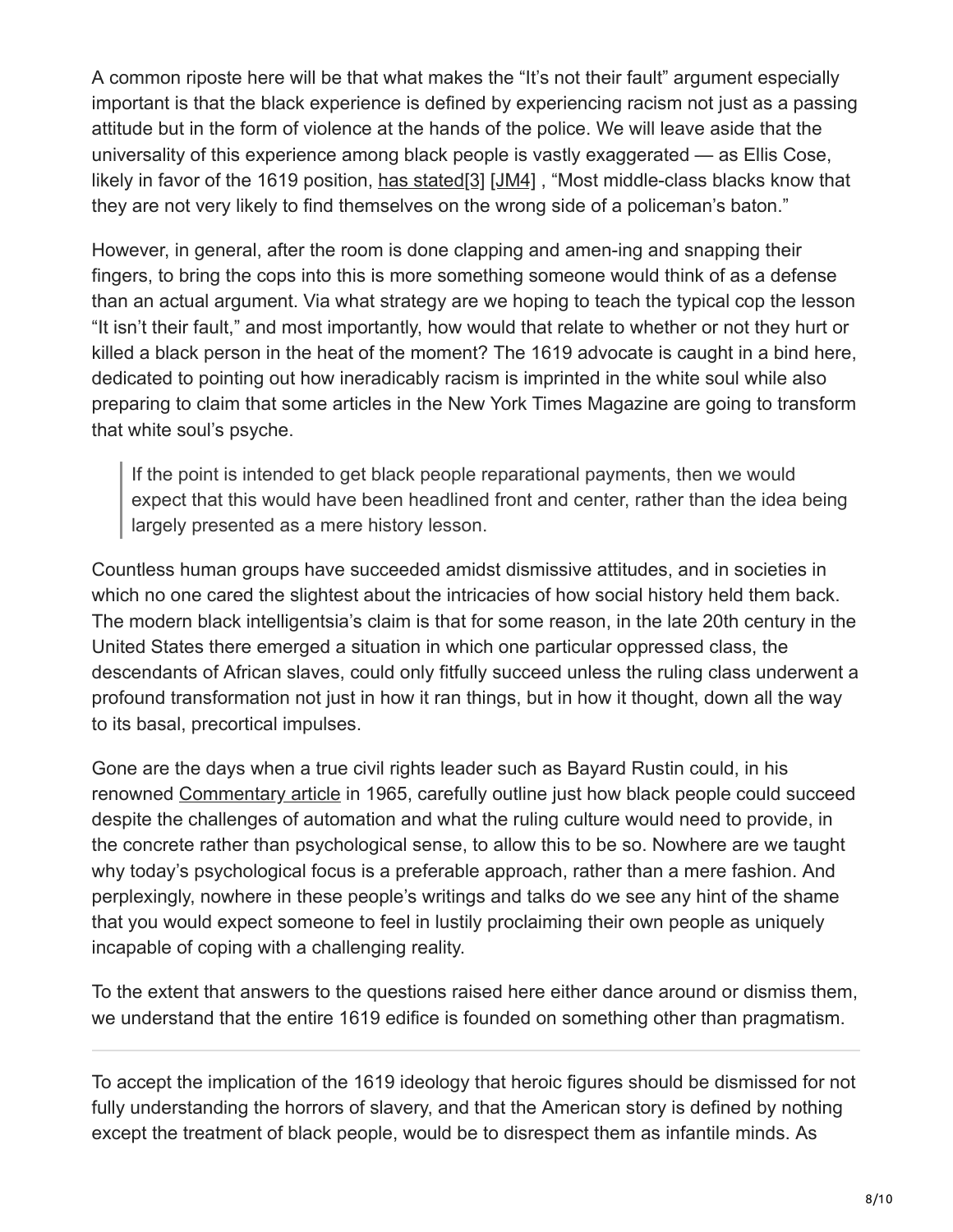such, we must evaluate the project on what it portends for forging socio-political change. Sadly, here the project would seem to yield nothing. A revivification of the reparations argument is longer on theatre than politics. The concern with whites understanding that "It isn't our fault" may seem a form of political engagement but in fact is quite irrelevant to change in actual lives.

Rather, the 1619 message is, alone, the action in itself. To many black thinkers today, they sense that the Cassandra role is what makes black thought most interesting. It also makes a black thinker feel important, like they matter. There is an insecurity being assuaged here, an understandable product of a race subjected to such dismissal for centuries. Black America is still working that out, despite the new freedoms afforded us 50 years ago, and among the black intelligentsia, this also explains the hypersensitivity about whether whites "understand." That kind of hypersensitivity is a product of self-doubt. A people who truly like themselves don't give a damn whether other people like them, and take pride in the very act of succeeding regardless.

But what this means is that, evaluated honestly, the 1619 Project is a kind of performance art. Facts, therefore, are less important than attitude. Hannah-Jones has predictably dismissed serious and comprehensive empirical critiques, as if for black thinkers, truth is somehow ranked second to fierceness and battle poses. For many, questioning the 1619 Project elicits irritation, of a kind that suggests personal insult rather than difference of opinion. This is because the 1619 Project is indeed all about personality, a certain persona that smart black people are encouraged to adopt as a modern version of being a civil rights warrior.

For this 2.0 version of civil rights warrior, authentic blackness, significant blackness, requires eternal opposition, bitter indignation, and claims of being owed. Whether all of this is rooted in reality in a way that can create change for actual human beings is of less concern than whether all of this is expressed, on a regular basis. It keeps The Struggle going, we are told.

How sad that the wandering socio-historical trajectory that got us from 1619 to here can create a caste among the oppressed who, in all sincerity, mistake performance for activism. If we really want to get anywhere, the tragedy is that today we must take a deep breath and forge a new Struggle against them and their influence. Ironically, we must understand, despite the performers' tongue-clucking and nasty tweets and GIFs, that it will be those engaged in this new Struggle who will qualify, in a truly proactive sense, as authentically black.

*John H. McWhorter is an associate professor of English and comparative literature at Columbia University, and a Philadelphia native. Professor McWhorter teaches courses on language change, language in society, and the history of the English language, as well as on music history.*

*This article was originally published by 1776 Unites; read the original piece [here](https://1776unites.com/featured-essays/we-cannot-allow-1619-to-dumb-down-america-in-the-name-of-a-crusade/).*